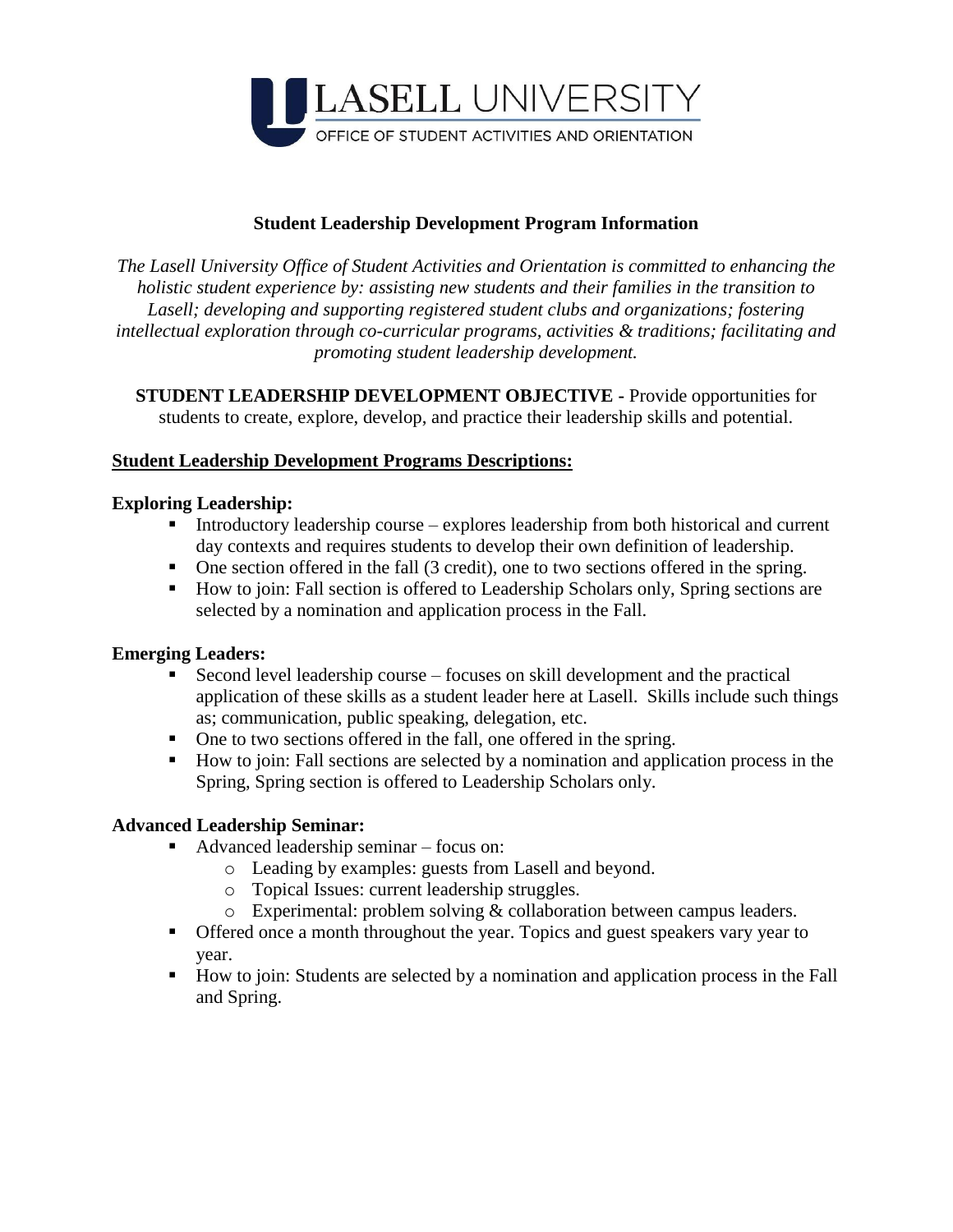### **Suggested Four Year Leadership Co-Curriculum:**

#### **First-Year**

- Join a club or organization (anytime)
- **•** Participate in Exploring Leadership (Spring Semester)

# **Sophomore Year (Level 1 and/or 2)**

- Attend Advanced Leadership Seminars (Fall and Spring Semester)
- Participate in Emerging Leadership (Fall and Spring Semester)
- Continue participating in a club or organization (anytime)

# **Junior and Senior Year (Level 2 and/or 3)**

- Attend Advanced Leadership Seminars (Fall and Spring Semester)
- Continue participating in a club or organization (anytime)

# **Leadership Involvement and Level Information:**

### **5 Ways to get involved with leadership with the Office of Student Activities and Orientation:**

- **1. Participate in a club or organization and/or become an officer within a club.** To join a club please contact the Office of Student Activities and Orientation. We also suggest attending the Fall or Winter Activities Fair
- **2. Participate in the Exploring Leadership & Emerging Leaders programs.** See further in this packet for details.
- **3. Attend the Advanced Leadership Seminar.** See further in this packet for details.
- **4. Apply to be an Orientation Leader (OL) or Orientation Coordinator (OC).** Both are application processes. OL is in the Spring Semester and OC is in the Fall Semester. Contact the Office of Student Activities and Orientation for more details.
- **5. Apply to be a Leadership Development Peer Mentor, Peer Facilitator, or Peer Associate.** Contact the Office of Student Activities and Orientation to become one!

### **Leadership Participation Levels**

### **Level 1:**

- Participate in a club or organization
- Successfully complete the Exploring Leadership  $\&$  Emerging Leaders programs

### **Level 2:**

- Completion of Level 1
- Serve as an officer or a club or organization

### **Level 3:**

- Completion of Level 1 and 2
- Attend the Advanced Leadership Seminar (at least 6)
- Participate in leadership related community service (at least 2 times)